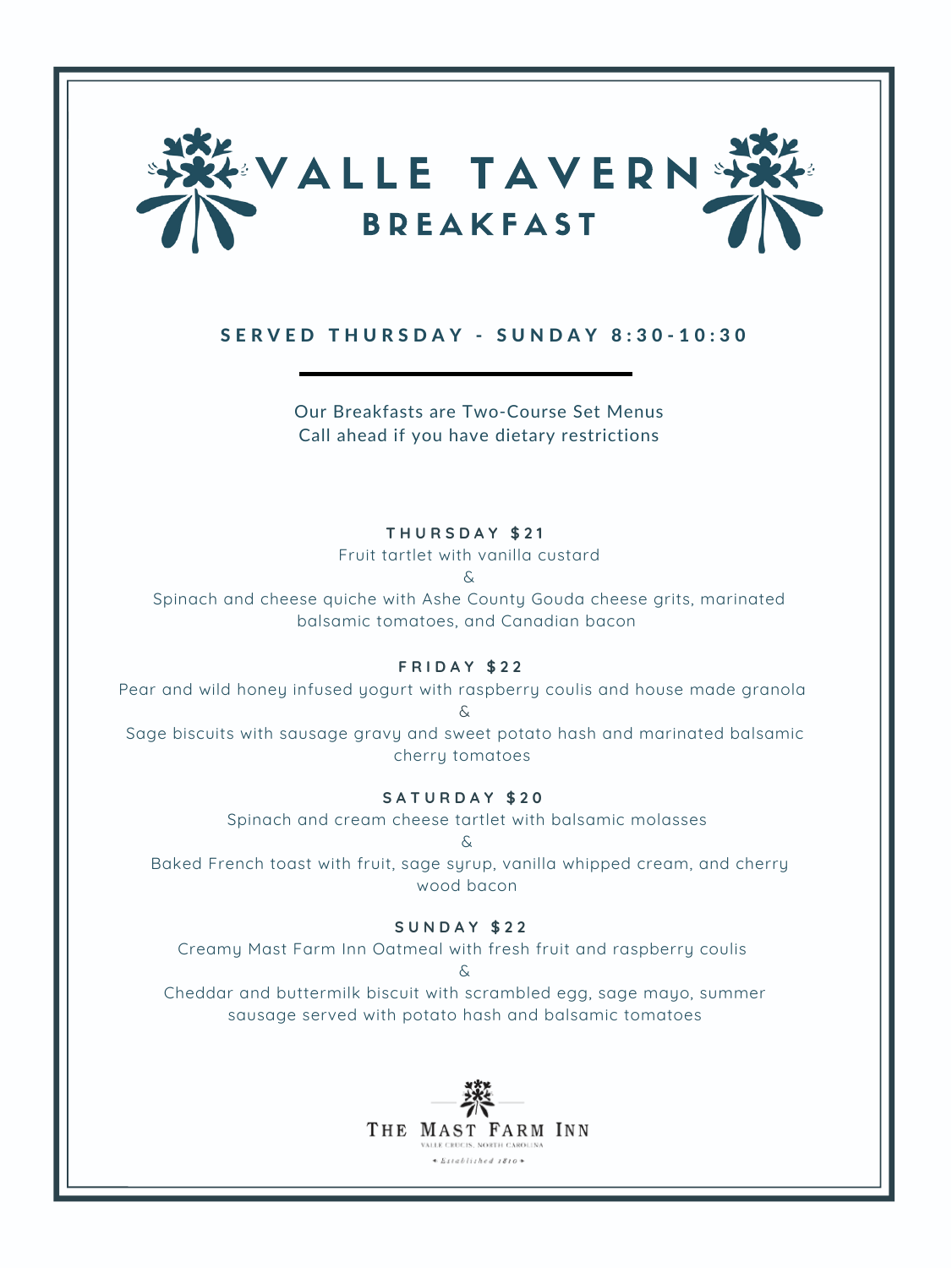

# $S$  E R V E D T H U R S D A Y - S U N D A Y 1 2 : 0 0 - 7 : 0 0

# **S A M M I E S**

Includes Pickled Veggies

#### **M A S T R U E B E N**

Crispy pork belly, house BBQ, house-made kimchi, yellow cheddar, and old bay aioli on toasted rye. Served hot. \$16

#### **V I N E V E G G I E S**

Roasted eggplant, smoked tomato jam, roasted red pepper, local goat cheese arugula, balsamic and molasses reduction on garlic bread. Served hot. \$13

### **B L U E R I D G E H A M**

Ham, turkey, tomato, lettuce, sage aioli, yellow cheddar on toasted sourdough bread. Served hot or cold. \$12

#### **C H E E R Y C H I C K E N S A L A D M E L T**

house-made chicken salad served on rye bread with melted cheddar cheese. Served hot or cold. \$12

# **T U N A S A L A D M E L T**

tuna salad and swiss cheese on rye bread. Served hot or cold. \$14

## **L A T A L I A**

Prosciutto, salami, bresaola, arugula, parmesan, swiss, red onions and white balsamic. Served hot or cold. \$15

**L I T T L E M A S T S** Peanut butter & house made jelly on Hawaiian bread \$7

# **S I D E S & S A L A D S**

# **C O B B S A L A D**

greens, chopped bacon, cherry tomatoes, red onion, cheddar cheese, boiled eggs, croutons, and house made buttermilk ranch \$10

## **H O U S E S A L A D**

Greens, walnuts, craisins, goat cheese, and balsamic reduction \$3/\$8

#### **M E D I T E R R A N E A N P A S T A S A L A D**

olives, tomato, red onion, feta cheese, white balsamic \$5

## **KETTLE CHIPS**

\$2 Add Truffle Oil & Parmesan +\$1.50

**F R E S H F R U I T M E D L E Y** \$ 3

# **F L A T B R E A D S**

#### **C O D Y**

Arugula pesto with tomato, fresh mozzarella, basil, and balsamic glaze \$12

## **C A R R I E**

Smoked tomato marinara with, salami, prosciutto, bacon, and parmesan cheese \$15

#### **C H E L S E A**

Fennel, sage, and garlic butter sauce with olives, artichokes, tomato, roasted peppers and feta cheese \$15

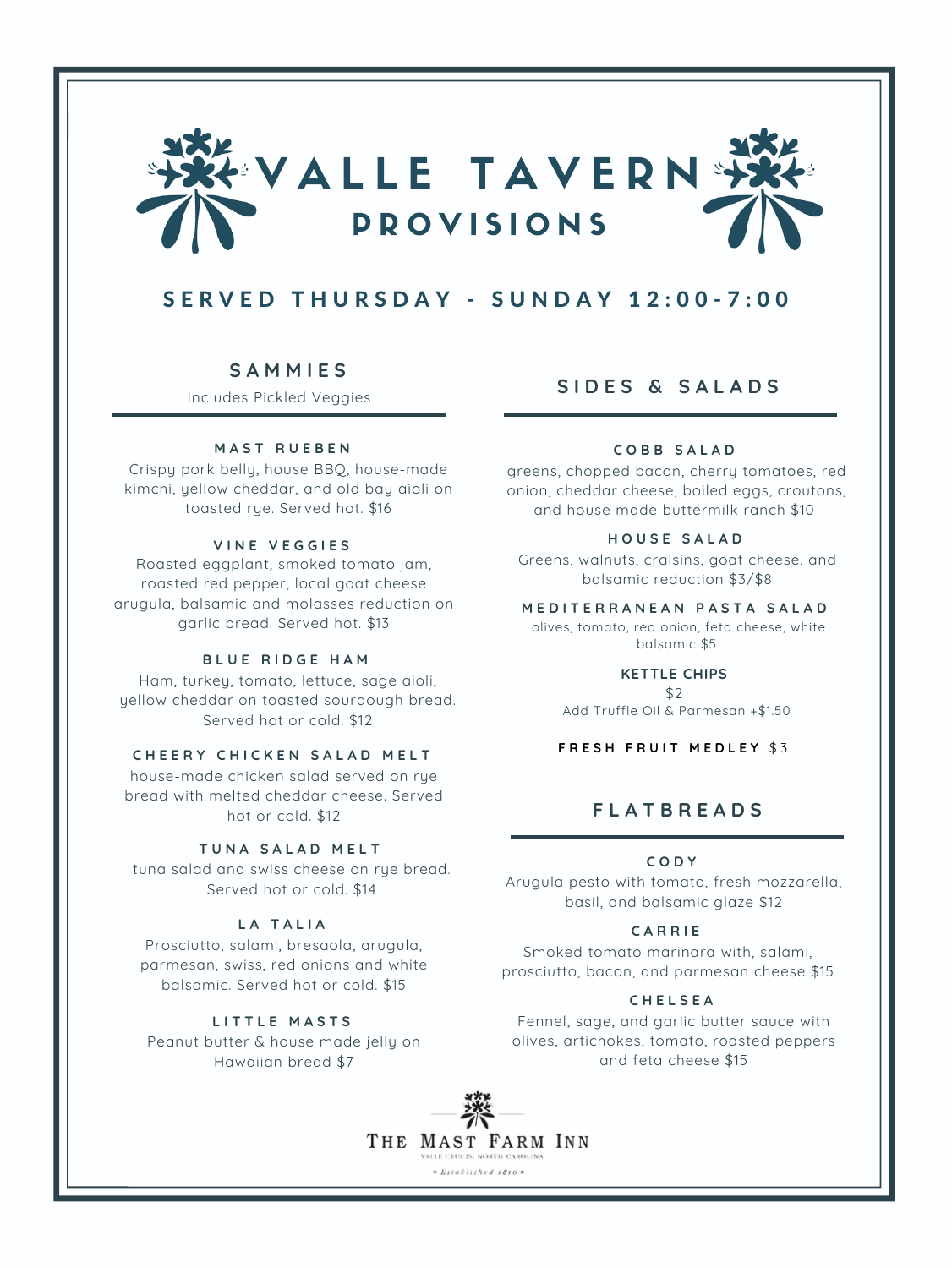

Pipe & Tabor Brooklyn Drip Coffee \$3

Juice (Cranberry, Apple, Orange), Milk \$2.75

Glass Bottle Sodas (Cheerwine) \$2.50

Canned Soda (Coke, Diet Coke, Sprite) \$1.25

Sweet Tea/Unsweet Tea, Lemonade \$2

Topo Chico Seltzer Water \$2

# **D E S S E R T S**

Cookie of the day \$2 Any baked sweet of the day \$3 Sampler Plate of 4 Sweet Bites \$4.99

Sweets of the day can include Bakewell Tart, Butterscotch Brownies, Red Velvet Cookies, Scones, Cake slice, and more! Our resident bakers are Ms. Velva of Matney and Chef Dominic, formerly of Eat Crow. Between them, we have a delightful and creative rotation of traditional English sweets and American favorites.

# **B E V E R A G E S T E A A T M A S T F A R M I N N**

It is always tea time at Mast Farm Inn. Our loose leaf teas are always served on vintage china with sugar cubes on the side. Experience a different time with our attention to detail and relax with your personal pot of tea. (Only available in the farmhouse). \$3.99

Add a sampler sweet plate of sweet treats \$4.99

Mountain Chai Try this if you're as sweet and adventurous as Lady Syble

Asheville Grey Lady Mary sticks with classic teas made locally

Chamomile Lavender Always the peace maker, this tea reminds us of Lady Crawley

Jasmine Gold Green tea might be a classic, but like the Dowager Countess a jasmine surprise delights

Pisgah Breakfast Much like Lady Edith, this black tea is a simple sip with a surprisingly satisfying ending

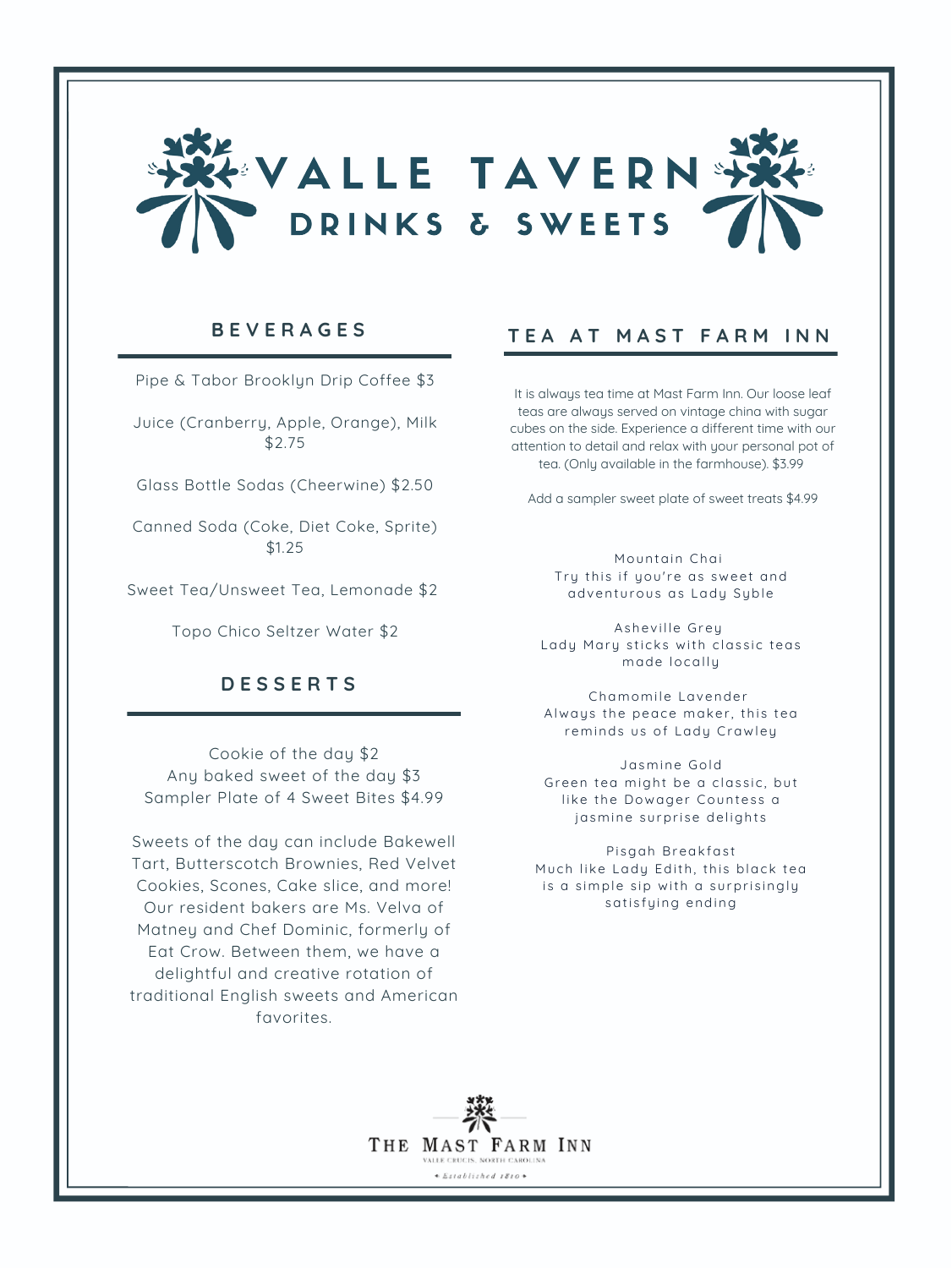

# Pouring Drinks Thursday - Sunday 12:00-9:00

**H O U S E C O C K T A I L S**

**S P R I N G S T O R M Y |** 1 0 Los Vecinos mezcal, housemade brown sugar simple, grapefruit, lime, ginger beer

**V A L L E V E S P E R |** 9 Sutler's gin, Deep Eddy vodka, Lillet Blanc, lemon ~ just like Bond himself

**C I N D Y ' S G I N F I Z Z |** 1 2 Drumshambo Gunpowder Irish gin, local lavender syrup, lemon

**A C A M P A R I S P R I T Z |** 1 0 Matho Bianco prosecco, Campari, orange

**V A L L E T A V E R N O L D F A S H I O N E D |** 1 1 Elijah Craig, housemade simple with nutmeg, vanilla, and orange oil, topped with a luxardo

**S P I C Y C U C U M B E R M A R G A R I T A | 1 0** Epsolon, house-made cucumber & mint simple, cayenne & black lava salt rim

**B A R T E N D E R ' S M O C K T A I L |** 7 Feeling light tonight? Ask your bartender to make you their favorite mocktail

**S P I R I T S**

**V O D K A** Deep Eddy | 6.5 Stolichnaya | 7 Tito's | 7.5

**G I N** Hendrick's | 11 Drumshambo Gunpowder Irish | 12

Sutler's | 8 **T E Q U I L A**

Casamigos Reposado | 16 Espolon Blanco | 9 Patron Silver | 15 Los Vecinos Mezcal | 10

**R U M** Castillo Silver | 4 Bumbu Rum Company | 11 Bumbu XO | 12

**W H I S K E Y** Angel's Envy | 16 Basil Hayden | 14 Elijah Craig | 10 Eagle Rare | 12 Laphroaig | 15 Macallan 12 | 22 Proper Twelve | 8 Suntory Japanese Whisky | 12 WhistePig Piggyback | 15 Woodford Reserve | 12

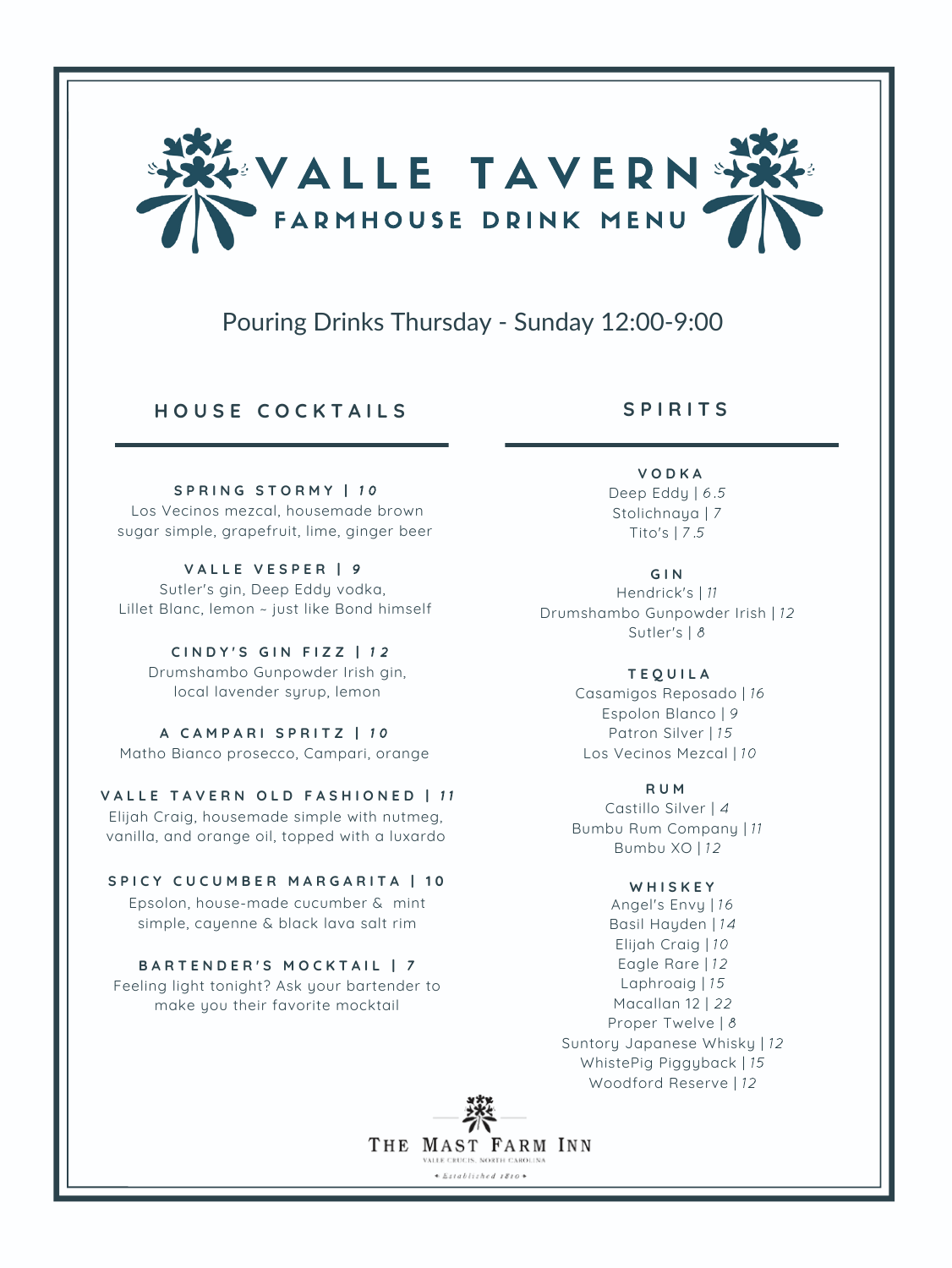

# Pouring Drinks Thursday - Sunday 12:00-9:00

Our wines are sourced from a boutique distributor specializing in small, wellloved vineyards that produce wines with exquisite flavor and delicate finesse. Ask your bartender about the current offerings starting at \$7.

## **F R E N C H B R U T C H A M P A G N E |** 1 5

**D R Y P R O S E C C O |** 8

**S P A R K L I N G R O S E |** 1 0

**S T I L L R O S E |** 8

## **S A U V I G N O N B L A N C |** 7

**C H A R D O N N A Y | 1 0**

**P I N O T G R I G I O | 8**

**S A N G I O V E S E |** 1 1

**S P A N I S H B L E N D |** 1 2

**M E R L O T |** 1 1

**C A B E R N E T S A U V I G N O N |** 8

**C H I A N T I |** 1 0

# **W I N E B E E R**

Our beers come from a local brewery, Booneshine, and are handcrafted right here in our Blue Ridge mountains by local brewmasters.

# **E A S T B O O N E P I L S N E R |** 5

pilsen malt brewed, light & refreshing

**T R O P I C P A L E A L E |** 5 mango, orange, papaya

**P A L L E T E P A I N T E R I P A |** 5 hazy IPA with grapefruit and pineapple notes

#### **N U C L E A R S E A H O R S E D O U B L E H A Z Y I P A |** 7

white grapes, floral tea, and ripe tangerine combine In this hoppy celebration

**S O U T H F O R K G R A P E F R U I T G O S E |** 5

light & refreshing with a hint of local grapefruit oil to compliment the traditional lemon sourness **PINOT NOIR | 11** of this gose

## **H A T C H E T C O F F E E P O R T E R |** 5

a local, seasonal favorite with molasses, milk sugar and coffee from our local roastery Hatchet Coffee

# **B R O O K L Y N B R E W E R Y N O N - A L S P E C I A L E F F E C T S I P A |** 3

bringing the bright hop aromas and crisp citrus flavors of our favorite IPAs to the non-alcoholic world

THE MAST FARM INN ALLE CRUCIS. NORTH CAROL

 $*$ Established 1810  $*$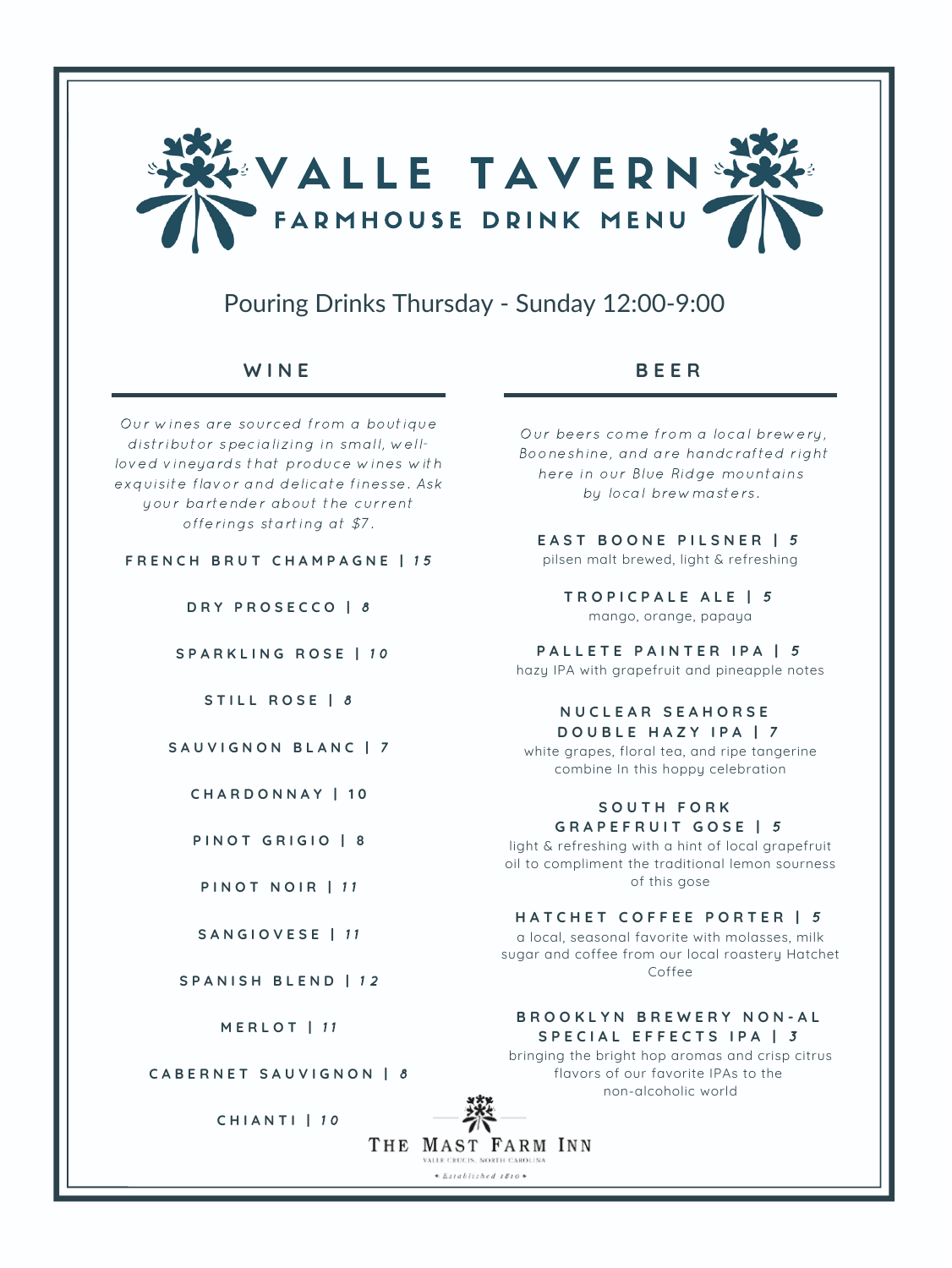

# Pouring Drinks Thursday - Sunday 12:00-9:00

# **D R A F T B E E R S W I N E S**

16oz draft pours

#### **T R O P I C P A L E A L E 6 % | \$ 6 . 5**

mango, orange, papaya -- the summer's ultimate drinking beer

#### **C H E R R Y F R O M T H E M O N A S T E R Y S T O U T 8 . 8 % | \$ 8**

fermented with Washington State Montmorency Cherries - this summer stout is sure to impress

## **R O L L C A S T K O L S C H 5 . 2 % | \$ 6**

traditional muted fruit character with a clean finish

## **C R A B B Y L O U I E I P A 9 . 5 % | \$ 7**

low bitterness with hints of stone fruit and creamy pineapple

Our wines are sourced from a boutique distributor specializing in small, wellloved vineyards that produce wines with exquisite flavor and delicate finesse. Ask your bartender about the current offerings starting at \$7.

**S P A R K L I N G R O S É |** 1 0

**S T I L L R O S É |** 8

**S A U V I G N O N B L A N C |** 7

**C H A R D O N N A Y |** 1 0

**P I N O T G R I G I O |** 1 0

**PINOT NOIR | 11**